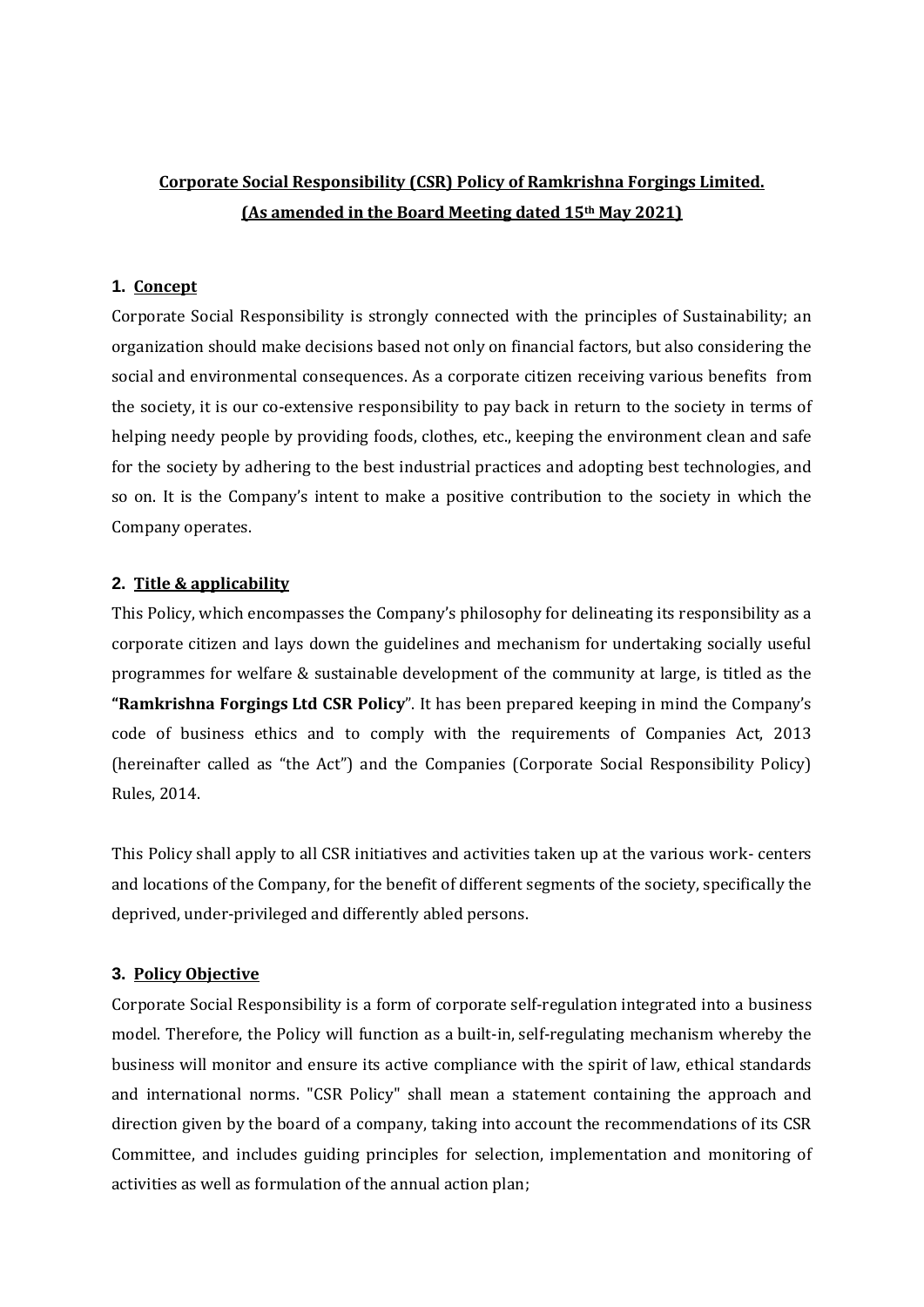The main objective of this Policy is to set guiding principles for carrying out CSR activities by the Company and also to set up process of execution, implementation and monitoring of the CSR activities to be undertaken by the Company.

# **4. CSR Committee**

# **A. Composition:**

The Corporate Social Responsibility Committee (CSR Committee) shall consist of three or more directors, out of which at least one shall be an Independent Director.

# **B. Role:**

The CSR Committee, shall:

- **i.** Formulate and recommend to the Board the CSR Policy and any amendments thereof which shall indicate the activities to be undertaken by the Company as specified in Schedule VII of the Act;
- ii. Recommend the amount of expenditure to be incurred on the activities, as per CSR Policy;
- **iii.** To monitor the Corporate Social Responsibility Policy of the company from time to time.
- **iv.** To recommend the Board on the guiding principles for selection, implementation and monitoring of CSR activities.
- **v.** To formulate and recommend to the Board, an Annual CSR Action Plan in pursuance of its CSR policy.
- **vi.** To recommend the Board to alter the Annual CSR Action Plan at any time during the financial year based on the reasonable justification to that effect.
- **vii.** Any other matter/thing as may be considered expedient by the members in furtherance of and to comply with the CSR Policy of the Company.

### **C. Meetings:**

The CSR Committee shall meet as and when deemed necessary, to discuss various issues on implementation of the CSR Policy of the Company. The members would thrive to hold at least two meetings in a financial year.

### **D. Sitting Fees:**

The Sitting Fees for attending the meeting shall be determined from time to time by the Board of Directors.

# **E. Quorum:**

Quorum of meeting of CSR Committee shall be one third of the total strength or two directors, whichever is higher.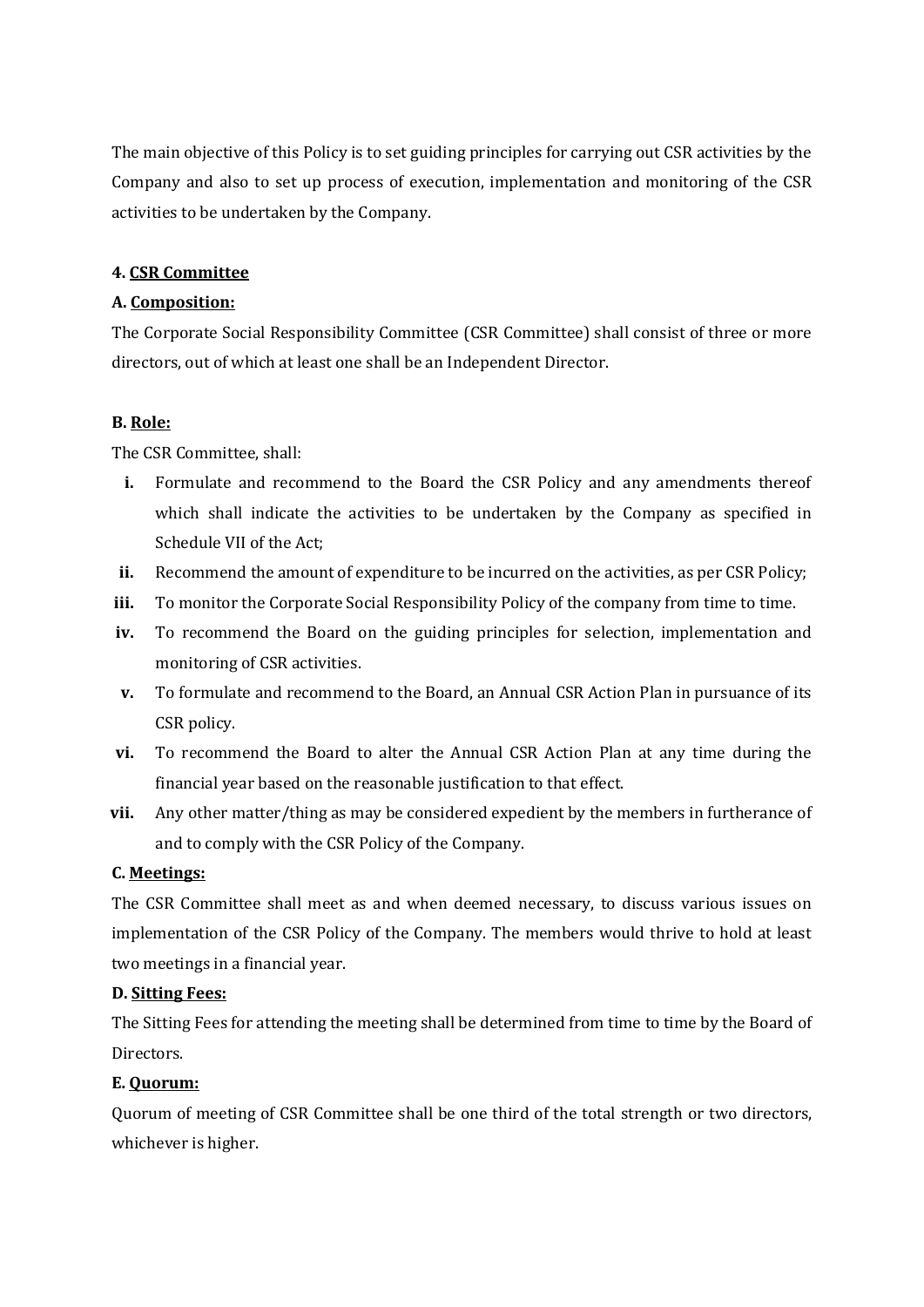The CSR Committee may invite executives, advisors, representatives of social organizations, auditors of the Company and such other person (s) as it may consider necessary to attend the meeting.

## **F. Responsibility/Power of Board of Directors**

The Board of Ramkrishna Forgings Limited will be responsible for:

- **i.** Approving the CSR policy as formulated by the CSR Committee and Annual CSR Action Plan of the Company in pursuance of its CSR policy, which shall include the following:
	- the list of CSR projects or programmes that are approved to be undertaken in areas or subjects specified in the Company's CSR Policy;
	- the manner of execution of such projects or programmes;
	- the modalities of utilisation of funds and implementation schedules for the projects or programmes;
	- monitoring and reporting mechanism for the projects or programmes; and
	- details of need and impact assessment, if any, for the projects undertaken by the Company
- **ii.** Ensuring that in each Financial Year the Company spends at least 2% of the average net profit made during the three immediately preceding Financial Years.
- **iii.** Ensuring that the CSR activities are undertaken by the Company itself or through a registered and eligible Implementing Agency.
- **iv.** Ensuring that in every Financial Year, funds committed by the Company for CSR activities are utilized effectively, and implementation is monitored on regular basis and the Chief Financial Officer or the person responsible for financial management shall certify to the effect.
- **v.** Ensuring disclosure of the composition of the CSR Committee, and CSR Policy and Projects approved by the Board on their website, if any, for public access.
- **vi.** Disclosing in the Annual Report, the names of the CSR Committee members, the content of the CSR policy and ensuring annual reporting of its CSR activities on the Company's website.
- **vii.** The Board may alter the CSR Annual Action Plan at any time during the financial year, as per the recommendation of its CSR Committee, based on reasonable justification to that effect.
- **viii.** The Board shall ensure that the administrative overheads shall not exceed five percent of total CSR expenditure of the Company for the financial year.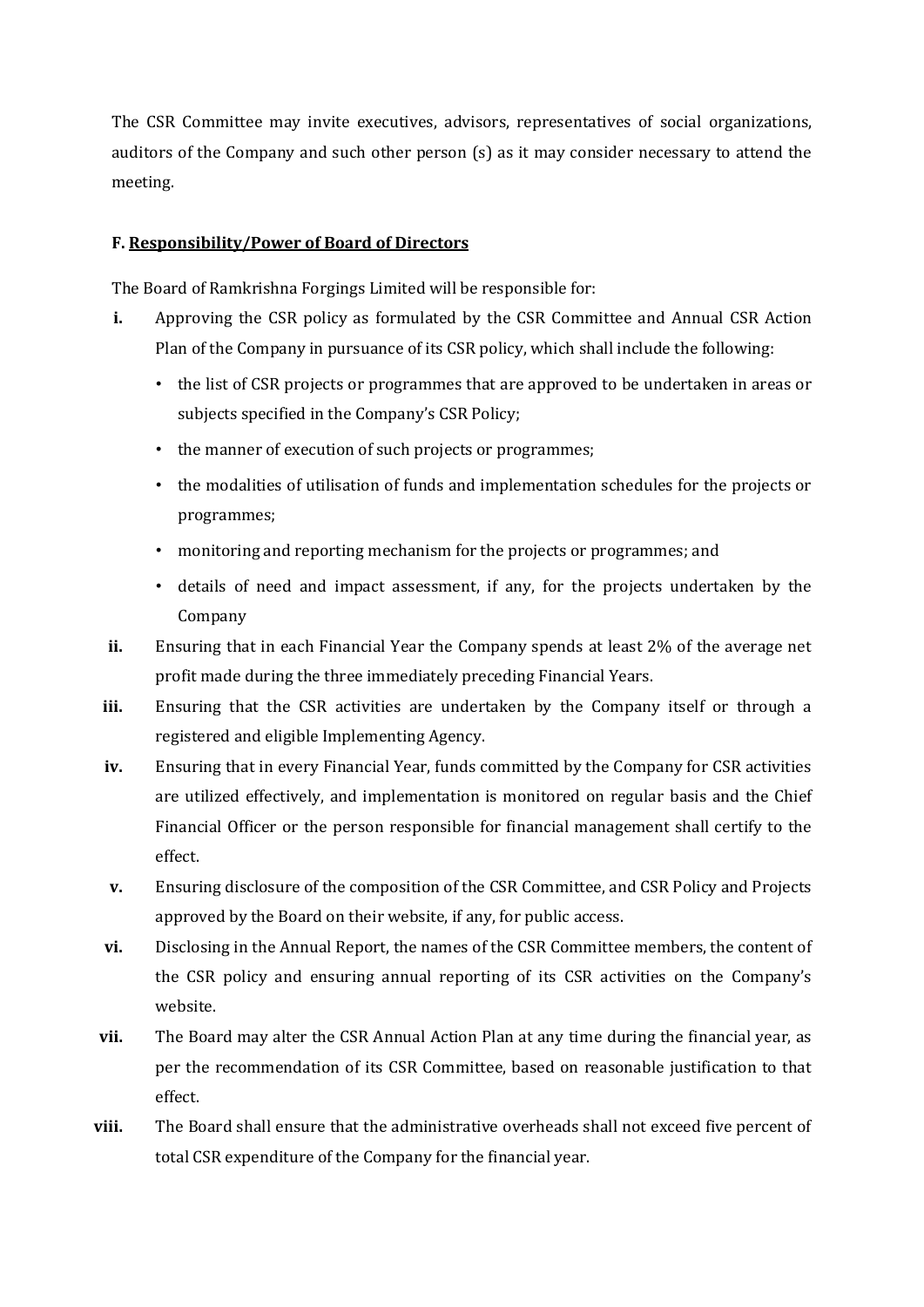### **5. List of Activities/Projects**

The Company shall undertake any of the following activities/projects or such other activities/ projects as may be notified by the Ministry of Corporate Affairs from time to time as a part of the Corporate Social Responsibility ("CSR"):

- **i.** Eradicating hunger, poverty and malnutrition, promoting health care including preventive health care and sanitation including contribution to the Swach Bharat Kosh set-up by the Central Government for the promotion of sanitation and making available safe drinking water,
- **ii.** Promoting education, including special education and employment enhancing vocation skills especially among children, women, elderly and the differently abled and livelihood enhancement projects;
- **iii.** Promoting gender equality, empowering women, setting up homes and hostels for women and orphans, setting up old age homes, day care centers and such other facilities for senior citizens and measures for reducing inequalities faced by socially and economically backward groups;
- **iv.** Ensuring environmental sustainability, ecological balance, protection of flora and fauna, animal welfare, agroforestry, conservation of natural resources and maintaining quality of soil, air and water including contribution to the Clean Ganga Fund set-up by the Central Government for rejuvenation of river Ganga;
- **v.** Protection of national heritage, art and culture including restoration of buildings and sites of historical importance and works of art; setting up public libraries;
- **vi.** promotion and development of traditional arts and handicrafts;
- **vii.** Measures for the benefit of armed forces veterans, war widows and their dependents; Central Armed Police Forces (CAPF) and Central Para Military Forces (CPMF) veterans, and their dependents including widow.
- **viii.** Training to promote rural sports, nationally recognised sports, Paralympic and Olympic sports;
- **ix.** Contribution to the Prime Minister's National Relief Fund or any other fund set up by the central government for socio-economic development and relief and welfare of the scheduled castes, the scheduled tribes, other backward classes, minorities and women;
- **x.** Contribution or funds provided to technology incubators located within academic institution which are approved by the Central Government;
- **xi.** Rural development projects;
- **xii.** slum area development.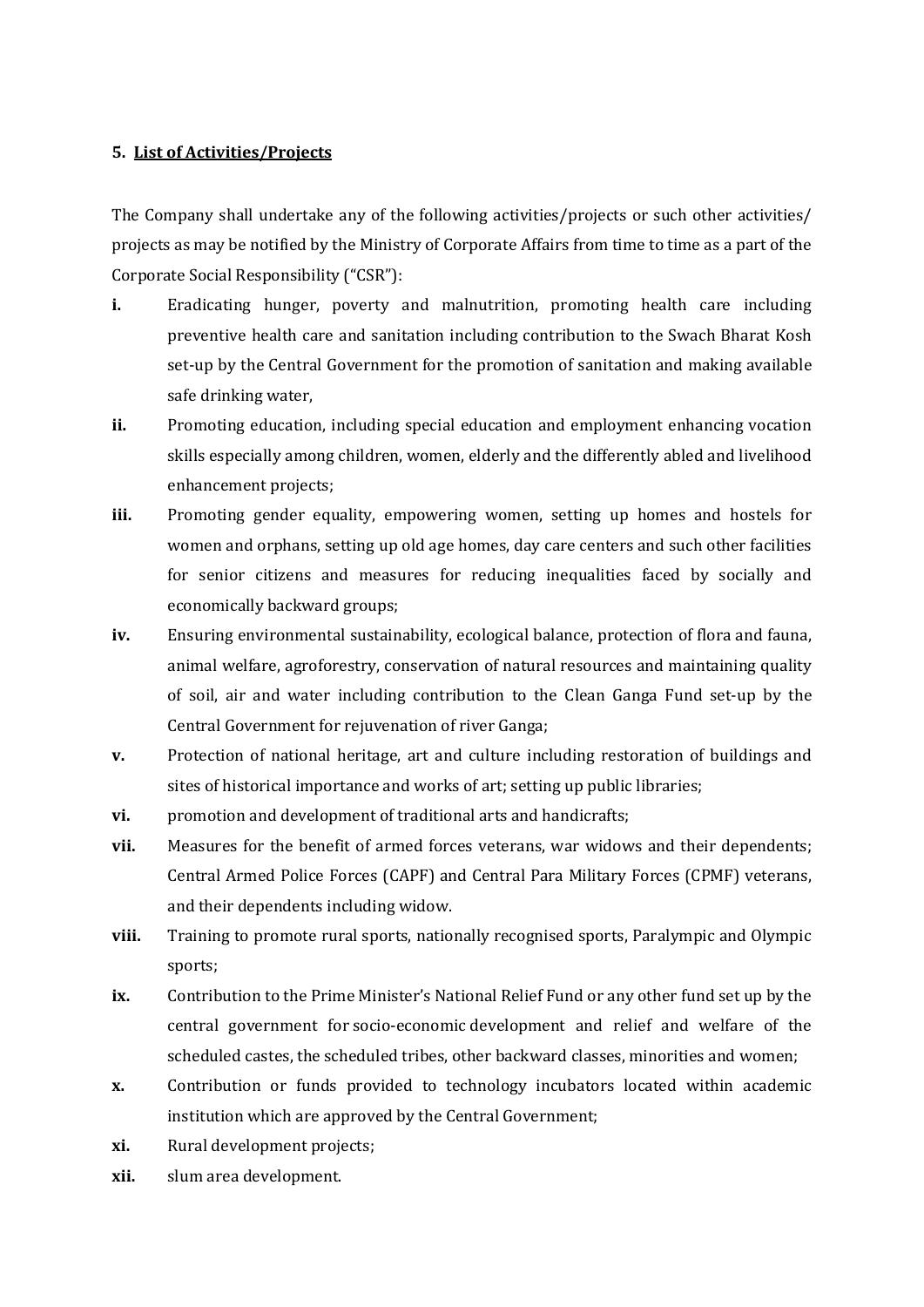Explanation.- For the purposes of this item, the term `slum area' shall mean any area declared as such by the Central Government or any State Government or any other competent authority under any law for the time being in force.

The entries above are broad based and are intended to cover a wide range of activities and shall be interpreted liberally so as to capture the essence of the subjects.

- **xiii.** Contribution to the prime minister's national relief fund or Prime Minister's Citizen Assistance and Relief in Emergency Situations Fund (PM CARES Fund)] or any other fund set up by the central govt. for socio economic development and relief and welfare of the schedule caste, tribes, other backward classes, minorities and women.
- **xiv**. Contribution to incubators or research and development projects in the field of science, technology, engineering and medicine, funded by the Central Government or State Government or Public Sector Undertaking or any agency of the Central Government or State Government; and

Contributions to public funded Universities; Indian Institute of Technology (IITs); National Laboratories and autonomous bodies established under Department of Atomic Energy (DAE); Department of Biotechnology (DBT); Department of Science and Technology (DST); Department of Pharmaceuticals; Ministry of Ayurveda, Yoga and Naturopathy, Unani, Siddha and Homoeopathy (AYUSH); Ministry of Electronics and Information Technology and other bodies, namely Defense Research and Development Organisation (DRDO); Indian Council of Agricultural Research (ICAR); Indian Council of Medical Research (ICMR) and Council of Scientific and Industrial Research (CSIR), engaged in conducting research in science, technology, engineering and medicine aimed at promoting Sustainable Development Goals (SDGs).

**xv.** disaster management, including relief, rehabilitation and reconstruction activities. Any other activities in relation of the above and all other activities which forms part of CSR as per Schedule VII of the Act, 2013 (the "Act") as amended from time to time. (Collectively hereinafter referred to as "CSR Activities").

The CSR Activities shall be undertaken only in India, except for training of Indian sports personnel representing any State or Union territory at national level or India at international level, for the benefit of the public and not only for the employees of the Company and their family. Provided that the preference shall be given to the local areas and areas where the Company operates for undertaking the CSR Activities.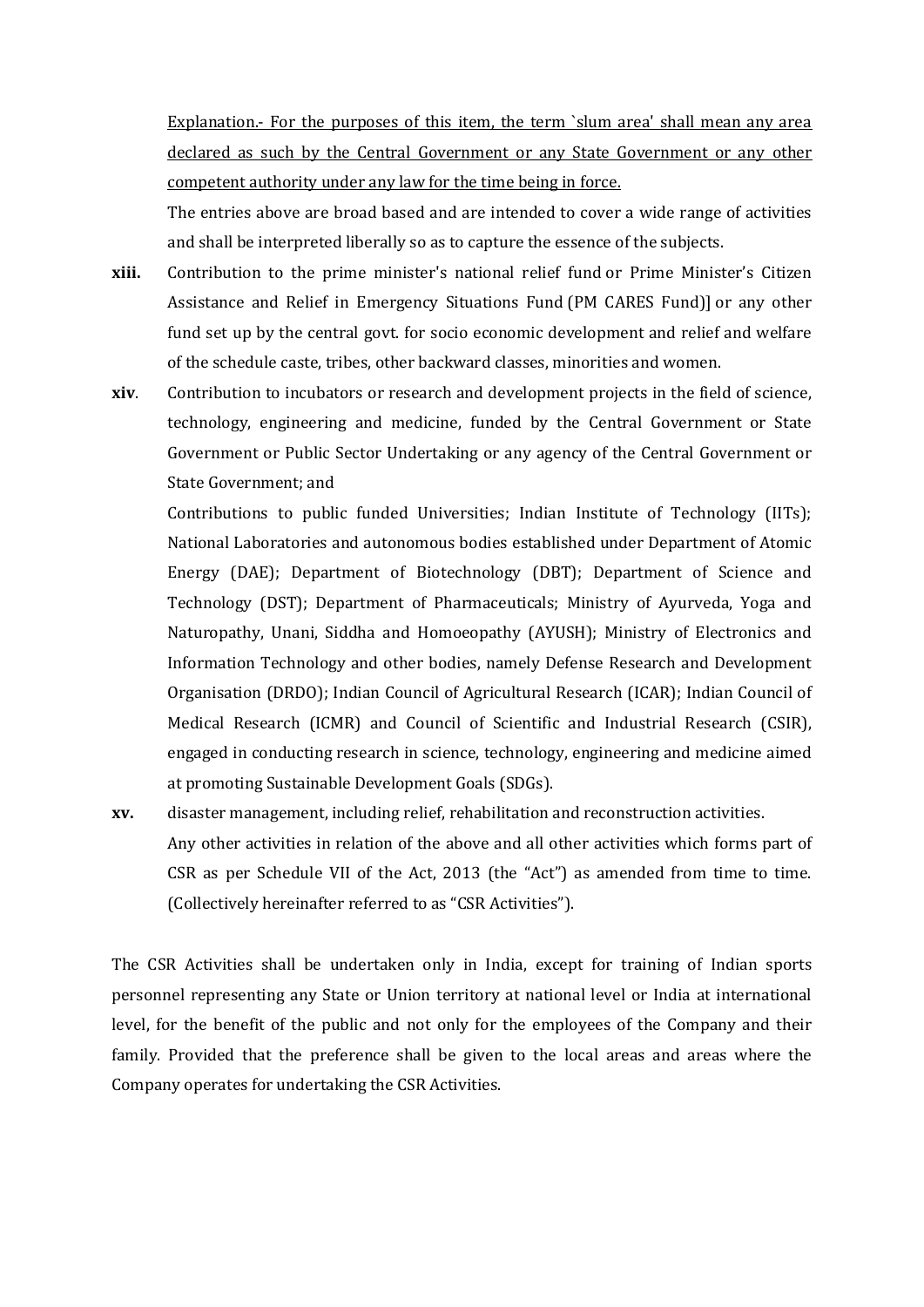#### **6. Quantum of Amount to be spent on CSR Activities**

- **i.** For achieving its CSR objectives through implementation of meaningful & sustainable CSR programs, the Company will allocate 2% of its average net profits made during the 3 immediately preceding financial years as its Annual CSR Budget.
- **ii.** The Annual CSR Budget shall be spent on activities laid down in this Policy.
- **iii.** "Administrative Overheads" expenses incurred by the Company will be used for 'General Management & Administration' of the Corporate Social Responsibility functions in the Company but shall not include the expenses directly incurred for the designing, implementation, monitoring, and evaluation of a particular Corporate Social Responsibility project or programme.
- **iv.** if the company spends an amount in excess of the requirements, such excess amount may be set off against the CSR obligation of the Company in the immediately succeeding three financial years subject to passing of the resolution by the Board to that effect.
- **v.** Any amount remaining unspent, pursuant to any ongoing project, fulfilling such conditions as may be prescribed, undertaken by a company in pursuance of its Corporate Social Responsibility Policy, shall be transferred by the Company/Implementing Agency within a period of thirty days from the end of the financial year to a special account to be opened by the company in that behalf for that financial year in any scheduled bank to be called the Unspent Corporate Social Responsibility Account, and such amount shall be spent by the company in pursuance of its obligation towards the Corporate Social Responsibility Policy within a period of three financial years from the date of such transfer, failing which, the company shall transfer the same to a Fund specified in Schedule VII, within a period of thirty days from the date of completion of the third financial year.
- **vi.** Any surplus arising out of the CSR activities shall not form part of the business profit of the company and shall be ploughed back into the same project or shall be transferred to the Unspent CSR Account and spent in pursuance of CSR policy and annual action plan of the company or transfer such surplus amount to a Fund specified in Schedule VII, within a period of six months of the expiry of the financial year.
- **vii.**If the company fails to spend the CSR amount, the Board shall, in its report made under clause (o) of sub-section (3) of [section 134,](http://ebook.mca.gov.in/Actpagedisplay.aspx?PAGENAME=17517) specify the reasons for not spending the amount and, unless the unspent amount relates to any ongoing project, transfer such unspent amount to a Fund specified in Schedule VII until a separate fund is specified by the Government, within a period of six months of the expiry of the financial year .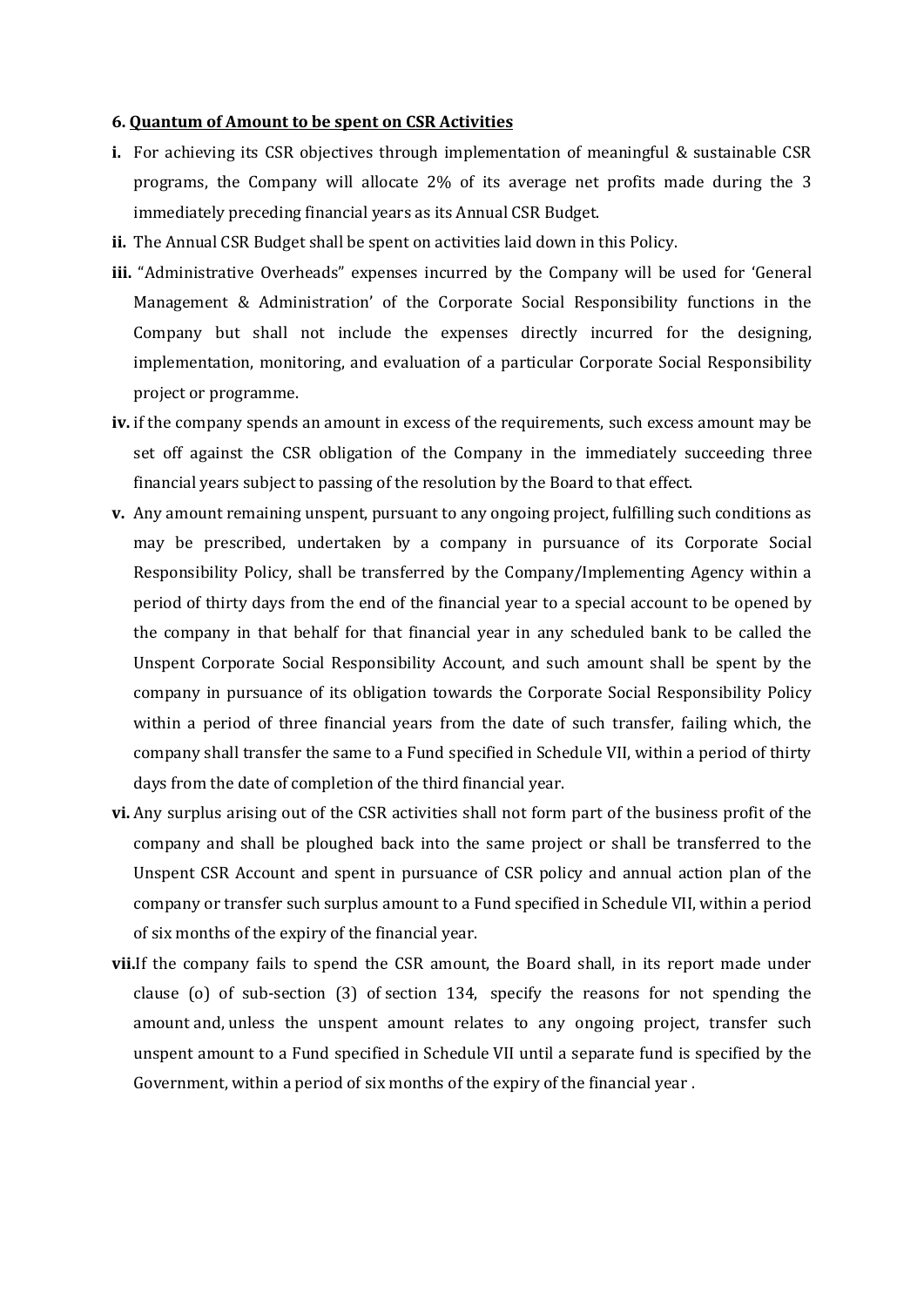### **7. Implementation of CSR Activities**

- **i.** The Company shall undertake CSR Activities by itself or through:
	- a) a company established under section 8 of the Act, or a registered public trust or a registered society, registered under section 12A and 80 G of the Income Tax Act, 1961 (43 of 1961), established by the company, either singly or along with any other company, or
	- b) a company established under section 8 of the Act or a registered trust or a registered society, established by the Central Government or State Government; or
	- c) any entity established under an Act of Parliament or a State legislature; or
	- d) a company established under section 8 of the Act, or a registered public trust or a registered society, registered under section 12A and 80G of the Income Tax Act, 1961, and having an established track record of at least three years in undertaking similar activities.

All the entities covered under (a) to (d) above must also be registered with the Central Government by filing Form CSR-1, electronically with the Registrar of Companies.

Provided that the company has specified the project or programs to be undertaken through these entities, the modalities of utilization of funds on such projects and programs and the monitoring and reporting mechanism.

- **ii.** The Company may collaborate with other companies for undertaking the CSR Activities subject to fulfilment of separate reporting requirements as prescribed in the Companies (Corporate Social Responsibility Policy) Rules, 2014 (the "Rules").
- **iii**.The scope of this Policy will extend to activities as stated under Schedule VII of the Act. The scope of the Policy will also include all additional and allied matters, as will be notified by Ministry of Corporate Affairs or such other body, as appointed / notified by Central or State Government, from time to time for this purpose.
- **iv.** CSR programmes will be undertaken by various work centers i.e. corporate office, units and other business places of the Company in India to the best possible extent within the defined ambit of the identified project/ program.
- **v.** The time period/duration over which a particular programme will be spread, will depend on its nature, extent of coverage and the intended impact of the programme.
- **vi.** The process for implementation of CSR programmes will involve the following steps:

**Identification of programmes** will be done by means of the following:

(a) Need identification Studies by the Senior Management/ professional institutions/agencies.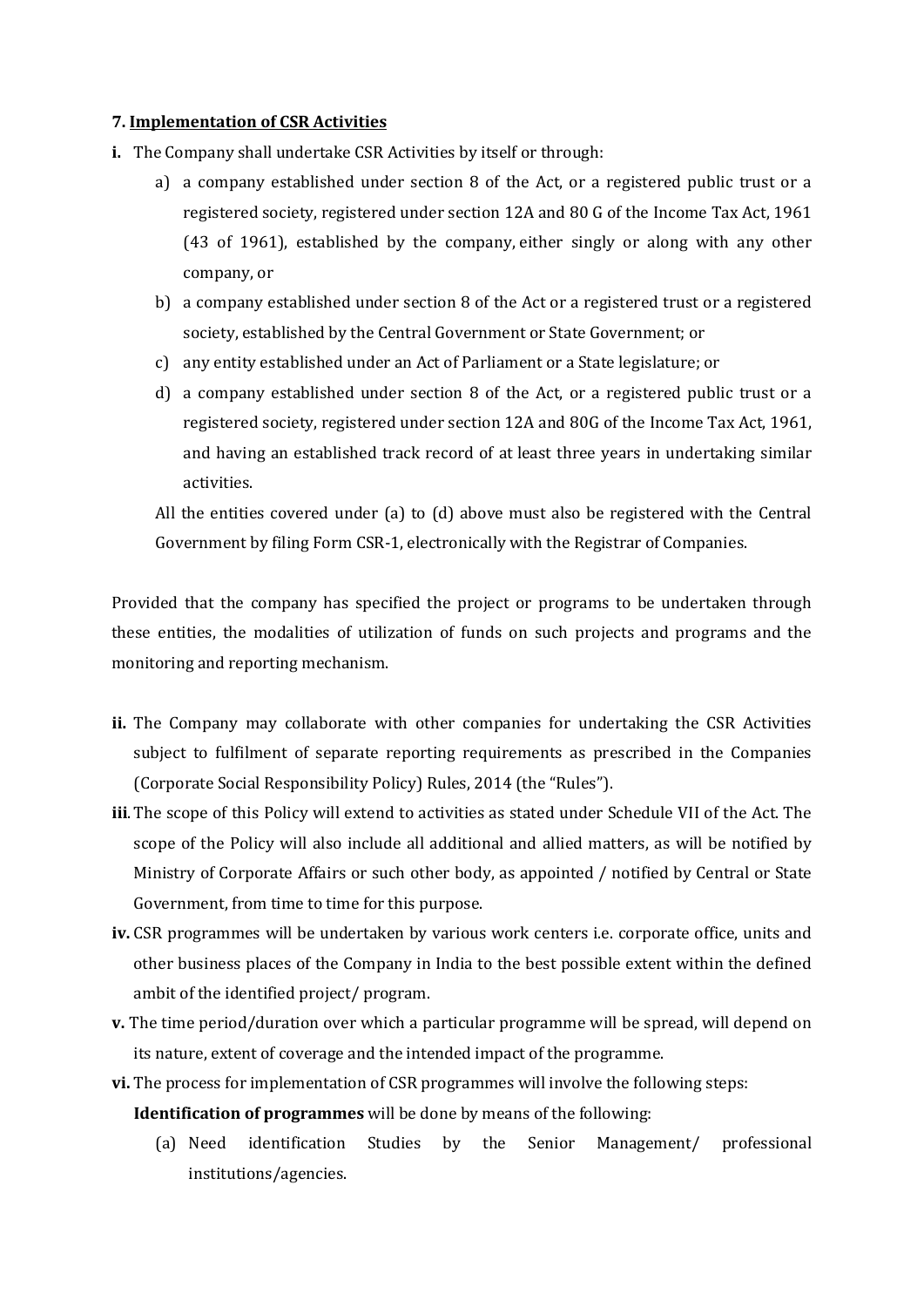- (b) Internal need assessment by cross‐functional team at the local level.
- (c) Receipt of proposals/requests from District Administration/local Govt. etc.
- (d) Suggestions from the Board of Directors/senior management level.

## **vii. Project based approach**:

The Company may follow a project based accountability approach to stress on the long term sustainability of CSR projects, where its action plan will be distinguished as *'Short‐term',' Middle‐Term & Long Term;* qualified as:

| Short Term  | 6 months to 1 year                |
|-------------|-----------------------------------|
| Medium Term | 1 year to 2 years                 |
| Long Term   | Upto 3 years- 'Flagship programs' |

While identifying long term programs, all efforts must be made to the extent possible to define the following:

- a. Program objectives
- b. Baseline survey It would give the basis on which the outcome of the program would be measured.
- c. Implementation schedules‐ Timelines for milestones of the program will need to be prescribed
- d. Responsibilities and authorities
- e. Major results expected and measurable outcome.
- f. Impact assessment

### **8. Procedure for CSR activities**

- **i.** The Committee shall formulate and recommend to the Board suitable CSR activities to be undertaken during the financial year along with the annual action plan, which shall include:
	- a) the list of CSR projects or programmes that are approved to be undertaken in areas or subjects specified in Schedule VII of the Act;
	- b) the manner of execution of such projects or programmes
	- c) the modalities of utilisation of funds and implementation schedules for the projects or programmes;
	- d) monitoring and reporting mechanism for the projects or programmes; and
	- e) details of need and impact assessment, if any, for the projects undertaken by the company
- **ii.** The Board shall give its approval based on the recommendation of the Committee and in compliance of this Policy;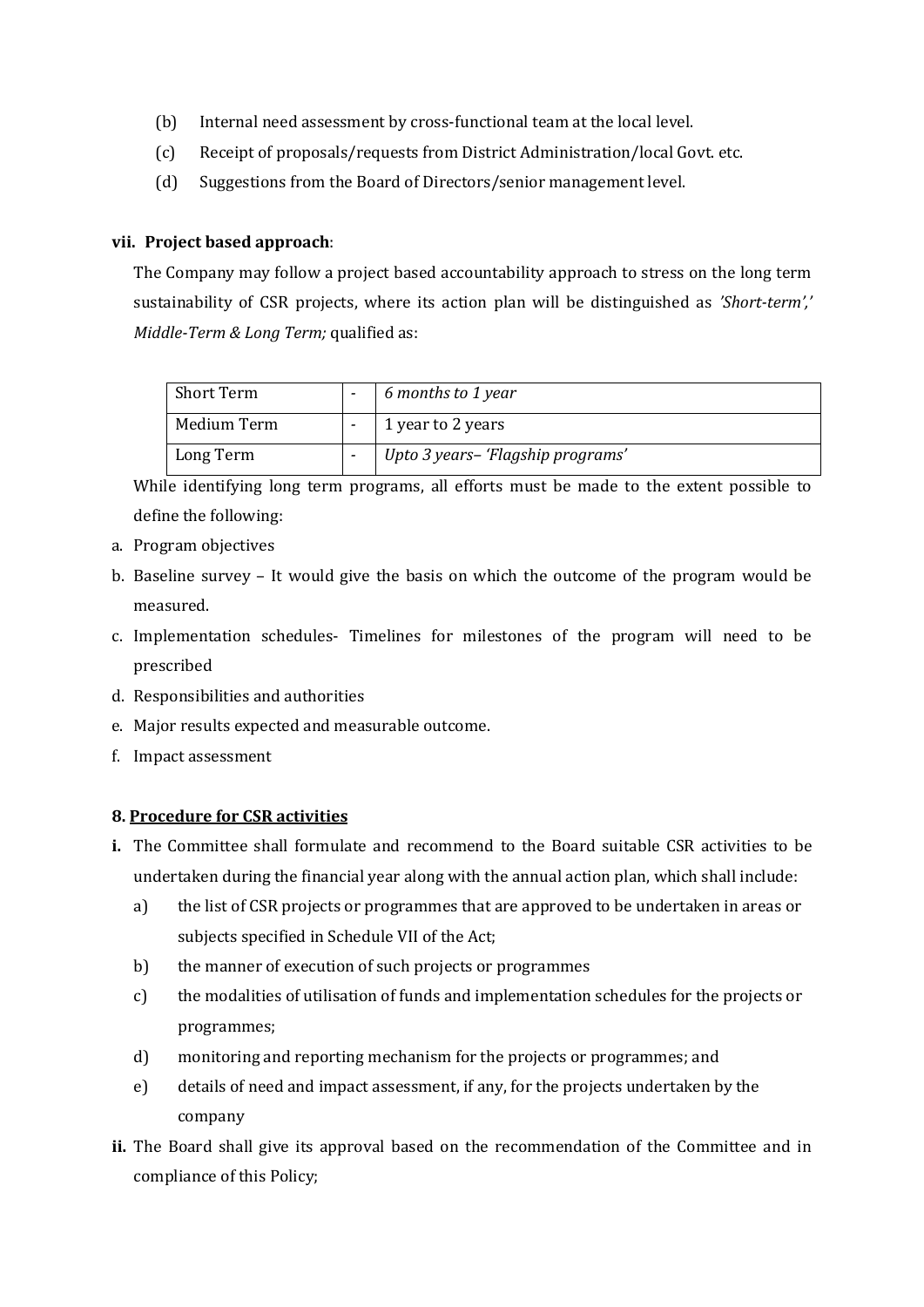- **iii.**The Committee, after approval, shall submit its report giving status of the CSR Activities undertaken, Expenditure Incurred and such other details as may be required by the Board.
- **iv**. CSR expenditure will include all expenditure, direct and indirect, incurred by the Company on CSR Programmes undertaken in accordance with the approved CSR Plan. However, the administrative overheads shall not exceed five percent of total CSR expenditure of the company for the financial year.

### **9. Exclusions:**

- **i.** The CSR Activities shall not include any activity undertaken by the Company in pursuance of normal course of business of the Company.
- **ii.** The Company shall not make any payment directly or indirectly to Political Party(ies) for CSR Activities.
- **iii.** The CSR projects or programs or activities benefitting employees of the Company as defined in clause (k) of Section 2 of the Code on Wages, 2019.
- **iv.** One-off events such as marathons/ awards/ charitable contribution/ advertisement/ sponsorships of TV programmes etc. would not be qualified as part of CSR expenditure.
- **v.** Expenses incurred by companies for the fulfilment of any Act/ Statute of regulations (such as Labour Laws, Land Acquisition Act etc.) would not count as CSR expenditure under the Companies Act.
- **vi.** activities supported by the companies on sponsorship basis for deriving marketing benefits for its products or services
- **vii.** Any surplus arising out of the CSR projects or programs or activities shall not form part of the business profit of the company but should be added in the CSR Fund.

### **10. Allied Matters**

- **i.** With regard to CSR activities, Boards Report to state such particulars as stated under Companies (Corporate Social Responsibility) Rules, 2014.
- **ii.** The Company shall display on its website the composition of the CSR Committee, the CSR Policy and the projects approved by the Board undertaken thereunder as stated under Companies (Corporate Social Responsibility) Rules, 2014.

#### **A. IMPACT ASSESSMENT**

i. Details of need and impact assessment, if applicable for the projects undertaken by the Company will be included in the Annual Action Plan.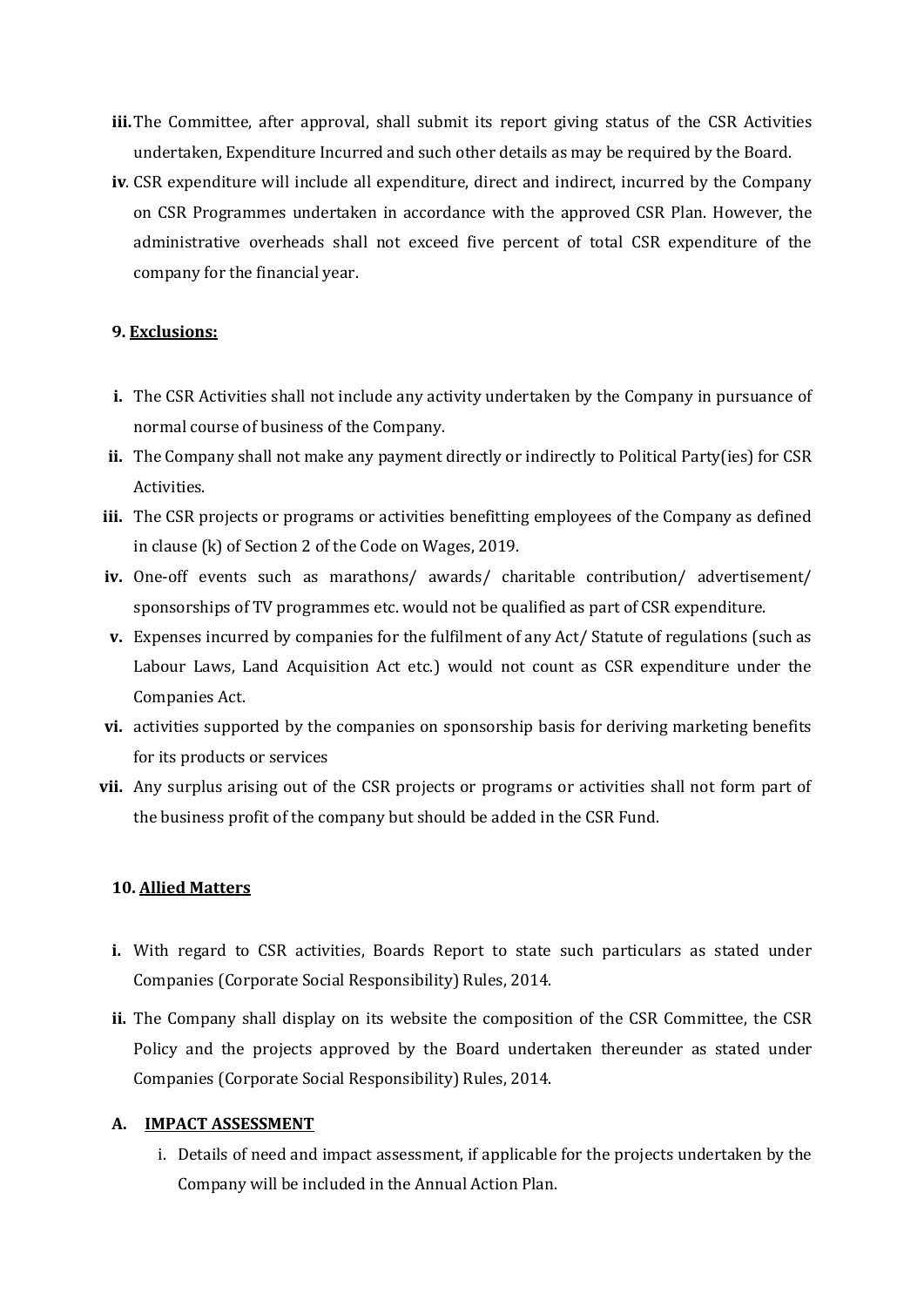- ii. If the Company has an average CSR obligation of ten crore rupees or more, in the three immediately preceding financial years, it shall undertake impact assessment, through an independent agency, of their CSR projects having outlays of one crore rupees or more, and which have been completed not less than one year before undertaking the impact study.
- iii. The impact assessment reports if applicable shall be placed before the Board and shall be annexed to the annual report on CSR.
- iv. Impact assessment if applicable may be booked as the expenditure towards Corporate Social Responsibility for that financial year, which shall not exceed five percent of the total CSR expenditure for that financial year or fifty lakh rupees, whichever is less.

### **B. CAPITAL ASSET**

The CSR amount may be spent by the Company for creation or acquisition of a capital asset, which shall be held by -

- i. A company established under section 8 of the Act, or a Registered Public Trust or Registered Society, having charitable objects and CSR Registration Number.
- ii. Beneficiaries of the said CSR project, in the form of self-help groups, collectives, entities; or
- iii. A public authority

Provided that any capital asset created by the Company prior to the commencement of the Companies (Corporate Social Responsibility Policy) Amendment Rules, 2021, shall within a period of one hundred and eighty days from such commencement comply with this requirement, which may be extended by a further period of not more than ninety days with the approval of the Board based on reasonable justification.

### **11. MONITORING AND FEEDBACK**

- i. To ensure effective implementation of the CSR programmes undertaken at each work centre, a monitoring mechanism will be put in place by the work centre head.
- ii. The progress of CSR programmes under implementation at work centre will be reported to corporate office on a monthly basis.
- iii. Work centres will try to obtain feedback from beneficiaries about the programs implemented at the area.
- iv. Appropriate documentation of the Company's CSR Policy, annual CSR activities, executing partners, and expenditure entailed will be undertaken on a regular basis and the same will be available in the public domain.